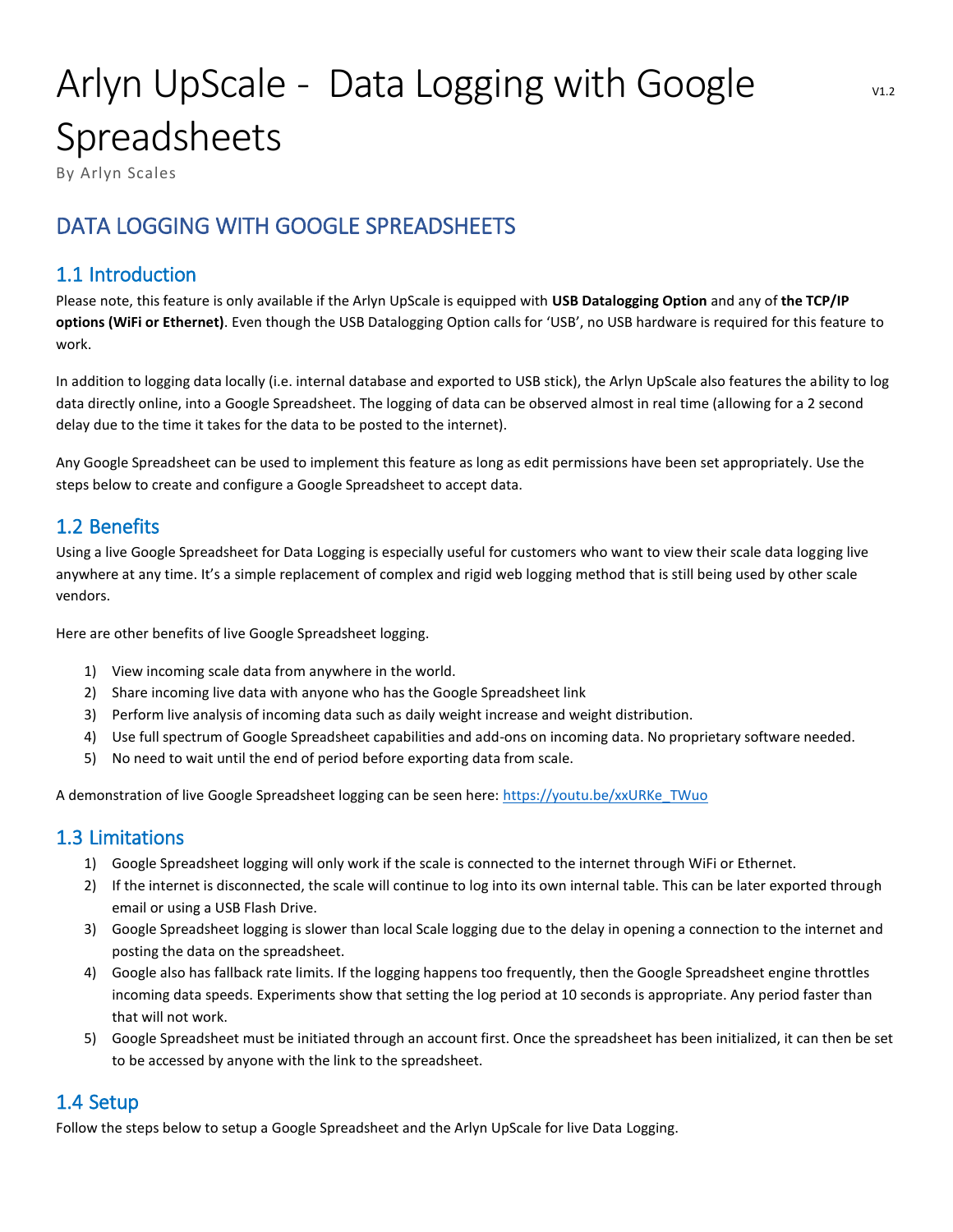#### 1.4.1 Part I: Create a Google Spreadsheet for UpScale Data Logging

1) Create a Google account (if you do not have one).

Google only allows creation of a Spreadsheet through a Google account. Once the account is created and the Spreadsheet is generated, the Spreadsheet can be accessed and used by anyone as long as the privacy settings have been set correctly.

- 2) Create a new Spreadsheet.
	- a. Go to Google Drive.
	- b. In the "My Drive" menu, select "Google Sheets" and create a new spreadsheet.



- 3) To allow the Google Spreadsheet to capture data through the internet, a script program must be embedded into the sheet. See the code below. The code is available under **Software Downloads** section on the Arlyn Scales website. <https://www.arlynscales.com/software-downloads/>. Look for the "Google Spreadsheet Script for Datalogging" file and download it. To add a script to the Google Spreadsheet, follow the steps below.
	- a. In the Spreadsheet menu, click on "Tools" -> "Script Editor". This will open a new window/tab with a editable code page.
	- b. Select all text in this page and delete it.



- c. Go t[o https://www.arlynscales.com/software-downloads/.](https://www.arlynscales.com/software-downloads/)
- d. Look for the "Google Spreadsheet Script for Datalogging" file and download it.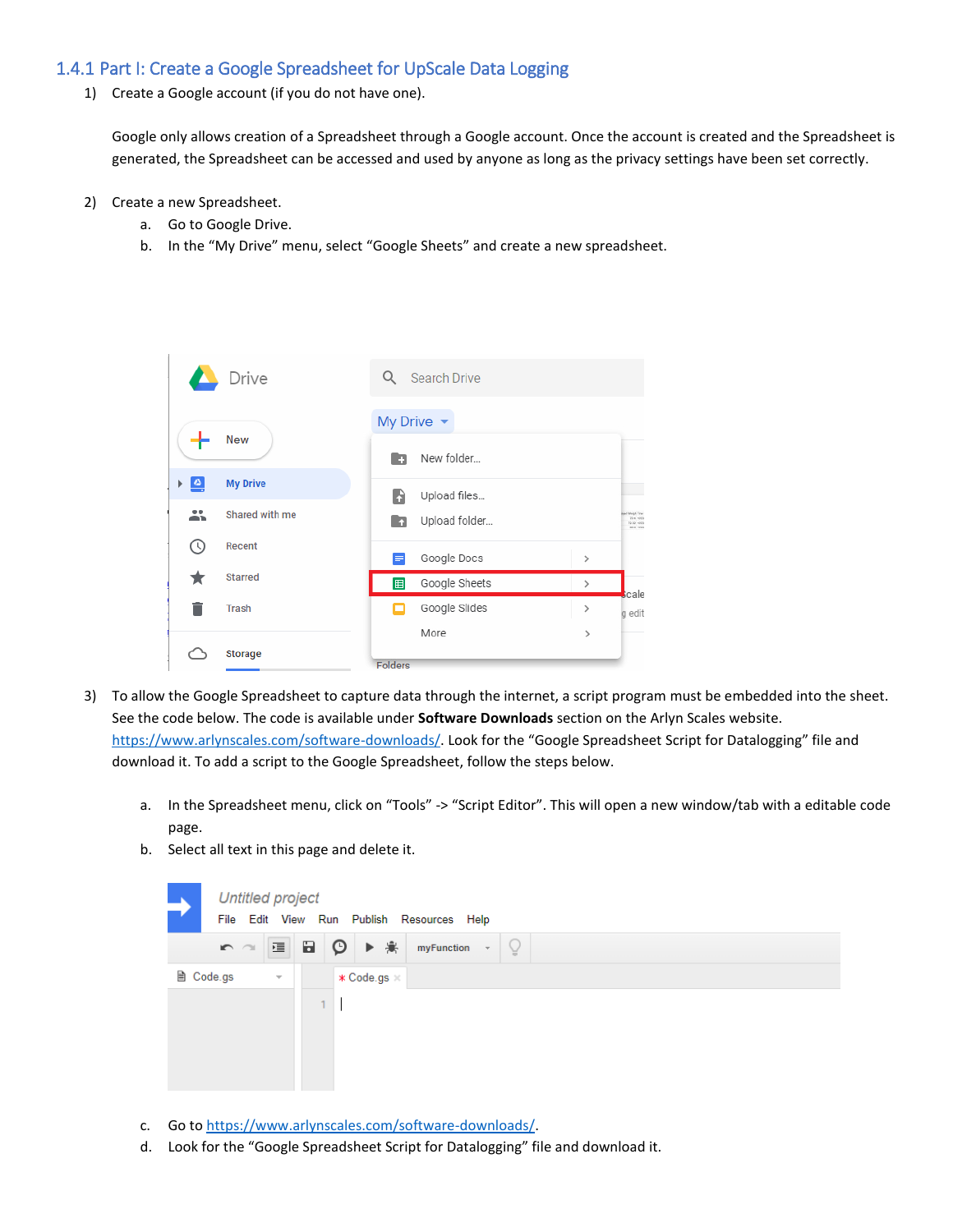- e. Open the downloaded text file.
- f. Copy the text from the text file in (e) Step 3 above and paste it in the code page.

|                                  | <b>Untitled project</b> |   |                  |                                                      |         |                                           |   |                                                                                 |  |  |
|----------------------------------|-------------------------|---|------------------|------------------------------------------------------|---------|-------------------------------------------|---|---------------------------------------------------------------------------------|--|--|
|                                  |                         |   |                  |                                                      |         | File Edit View Run Publish Resources Help |   |                                                                                 |  |  |
|                                  | n a                     | 逼 | Ы                | O                                                    | 赛<br>▶. | myFunction                                | Ō |                                                                                 |  |  |
| ■ Code.gs<br>$\overline{\nabla}$ |                         |   |                  | $*$ Code.gs $*$                                      |         |                                           |   |                                                                                 |  |  |
|                                  |                         |   | $\sqrt{1}$<br>78 |                                                      |         |                                           |   |                                                                                 |  |  |
|                                  |                         |   | 79               |                                                      |         |                                           |   | // Lookup value of the passed param and put it into the new row we are building |  |  |
| 80<br>81                         |                         |   |                  | $newRow[col] = parameters[ p ]$                      |         |                                           |   |                                                                                 |  |  |
|                                  |                         |   |                  | Logger.log( " col=%s value=%s", col , newRow[col] ); |         |                                           |   |                                                                                 |  |  |
|                                  |                         |   | 82               |                                                      |         |                                           |   |                                                                                 |  |  |
|                                  | 83                      |   |                  |                                                      |         |                                           |   |                                                                                 |  |  |
|                                  |                         |   | 84               |                                                      |         |                                           |   |                                                                                 |  |  |
|                                  |                         |   | 85               |                                                      |         |                                           |   | // Necessary because appending a blank row causes a                             |  |  |
|                                  |                         |   | 86               |                                                      |         |                                           |   | // Sheet Serivce Error after the script completes                               |  |  |
|                                  |                         |   | 87               |                                                      |         | if (newRow.length== $0$ ) {               |   |                                                                                 |  |  |

- 4) Publish the script as a Web App.
	- a. Once the code has been pasted in, go to the Script Window menu and press "Publish" -> "Deploy as web app.."
	- b. A dialog box will pop up prompting to name the script project. Enter the name of the project, something like "V9Script" or "GsScript". Press OK.

| ted some headers, so reflect in the sheet |        |                         |  |
|-------------------------------------------|--------|-------------------------|--|
| <b>Edit Project Name</b>                  |        |                         |  |
| Enter new project name                    |        | <b>Untitled project</b> |  |
| <b>OK</b>                                 | Cancel |                         |  |
|                                           |        |                         |  |

c. After pressing OK above, the "Deploy as web app" dialog pops up.

|                         | Deploy as web app                                             |
|-------------------------|---------------------------------------------------------------|
| <b>Project version:</b> |                                                               |
| <b>New</b>              |                                                               |
|                         | Describe what has changed                                     |
| Execute the app as:     |                                                               |
|                         | Me (arlyn.v9@gmail.com)                                       |
|                         | You need to authorize the script before distributing the URL. |
|                         |                                                               |
|                         | Who has access to the app:                                    |
|                         |                                                               |
|                         | Anyone, even anonymous                                        |
|                         |                                                               |
|                         |                                                               |

- d. In the "Deploy as web app" dialog, fill in the following:
	- i. **Project Version:** New (leave the description field blank)
	- ii. **Execute the app as:** Me (or the current logged in account)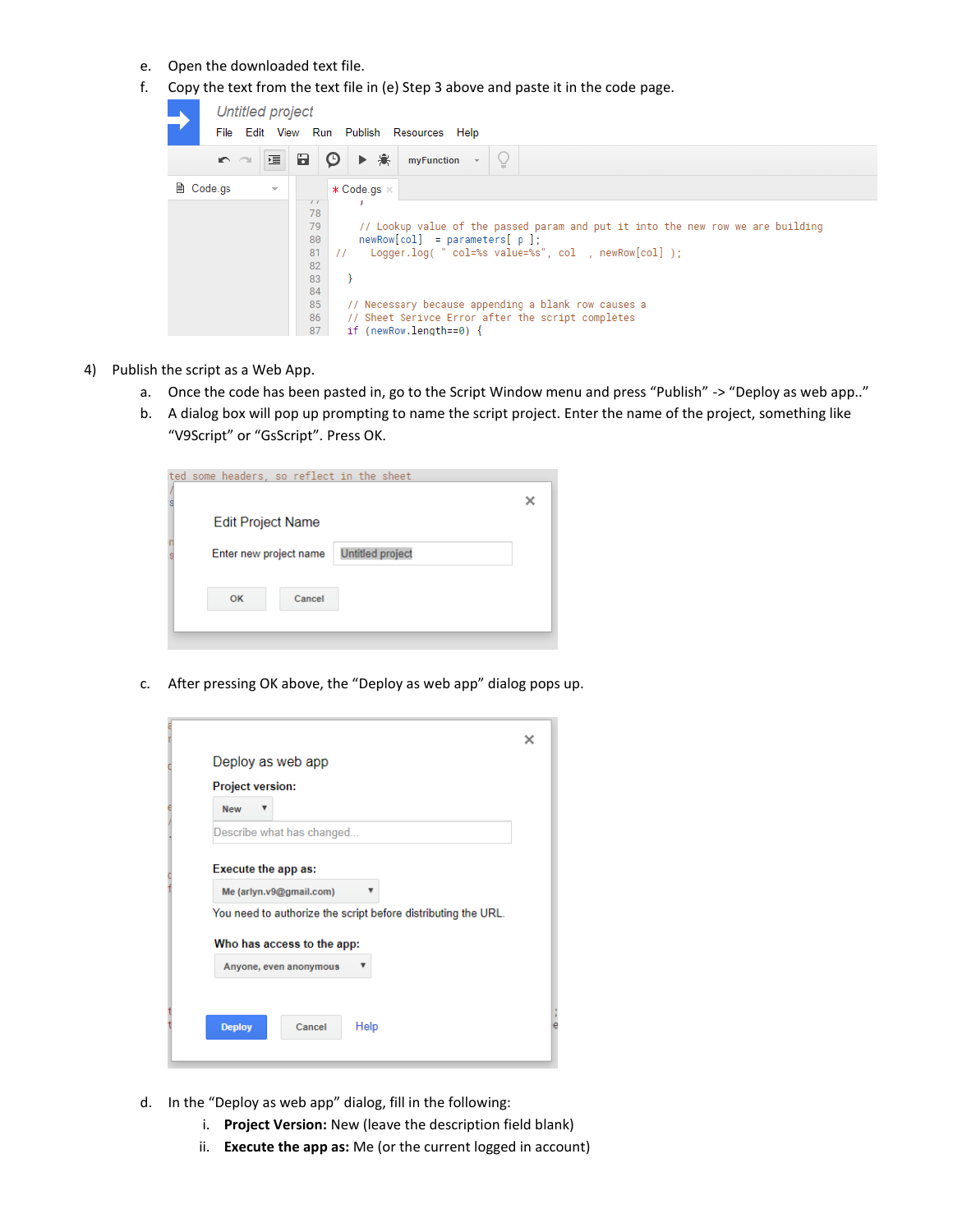- iii. **Who has access to the app:** Anyone, even anonymous
- e. Once done, hit the "Deploy" button.
- f. Depending on the security settings of your browser, you might get certain warnings. You will get a warning that the app is not verified.



#### This app isn't verified

This app hasn't been verified by Google yet. Only proceed if you know and trust the developer.

If you're the developer, submit a verification request to remove this screen. Learn more

**BACK TO SAFETY** 

g. Click on the "Advanced" link and then click on the name of the script link. In our case, its "GsScript (unsafe)".

## This app isn't verified

This app hasn't been verified by Google yet. Only proceed if you know and trust the developer.

If you're the developer, submit a verification request to remove this screen. Learn more

**Hide Advanced** 

**BACK TO SAFETY** 

Google hasn't reviewed this app yet and can't confirm it's authentic. Unverified apps may pose a threat to your personal data. Learn more

Go to GsScript (unsafe)

h. The next screen will prompt you to sign in once again into your Google Account. Once done, a permissions prompt will show asking you to allow and trust the script you just wrote.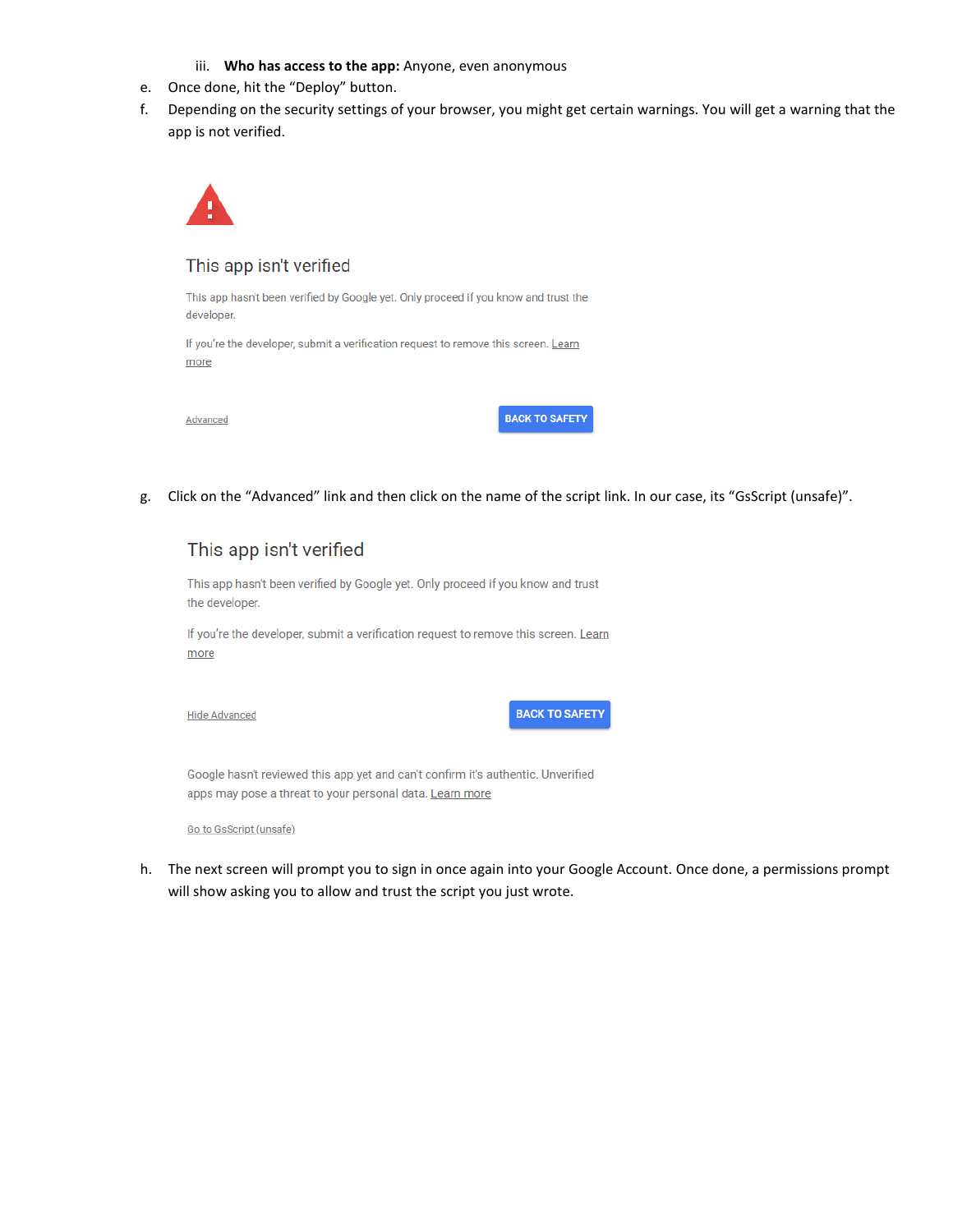| <b>GsScript wants to access your Google</b><br>Account                                                                                                                                                                                    |   |  |  |  |  |  |  |
|-------------------------------------------------------------------------------------------------------------------------------------------------------------------------------------------------------------------------------------------|---|--|--|--|--|--|--|
| arlyn.v9@gmail.com                                                                                                                                                                                                                        |   |  |  |  |  |  |  |
| This will allow GsScript to:                                                                                                                                                                                                              |   |  |  |  |  |  |  |
| View and manage your spreadsheets in Google Drive                                                                                                                                                                                         | Œ |  |  |  |  |  |  |
| Make sure you trust GsScript                                                                                                                                                                                                              |   |  |  |  |  |  |  |
| You may be sharing sensitive info with this site or app. Learn about how GsScript<br>will handle your data by reviewing its terms of service and privacy policies. You<br>can always see or remove access in your <b>Google Account</b> . |   |  |  |  |  |  |  |
| Learn about the risks                                                                                                                                                                                                                     |   |  |  |  |  |  |  |
| Allow<br>Cancel                                                                                                                                                                                                                           |   |  |  |  |  |  |  |

- i. Click on the "Allow" button to proceed.
- j. Finally, the Deployment is complete. The confirmation screen will appear.

| Deploy as web app<br>This project is now deployed as a web app.                  |  |  |  |  |  |
|----------------------------------------------------------------------------------|--|--|--|--|--|
|                                                                                  |  |  |  |  |  |
|                                                                                  |  |  |  |  |  |
|                                                                                  |  |  |  |  |  |
| Current web app URL:<br>https://script.google.com/macros/s/AKfycbyLay22OZf7UmJ0/ |  |  |  |  |  |
| Test web app for your latest code.                                               |  |  |  |  |  |

k. Copy the letters appearing between the '/s/' and the '/exec' path segments. This will be used later for configuring the scale. e.g. If the URL looks like this:

[https://script.google.com/macros/s/AKfycbyGRJaxI5tPGRIw34gYuUO\\_YOOW7-NfUcg8yb0wt5JIaFKkTxnl/exec](https://script.google.com/macros/s/AKfycbyGRJaxI5tPGRIw34gYuUO_YOOW7-NfUcg8yb0wt5JIaFKkTxnl/exec)

Then only extract this: AKfycbyGRJaxI5tPGRIw34gYuUO\_YOOW7-NfUcg8yb0wt5JIaFKkTxnl

- l. The above sequence of letters is your **Google Spreadsheets Web App ID**. To make things easier in the next steps, create a file on your PC called "link.txt" and save this Web ID. Put the file in a USB stick (recommended to use the one that came with your scale), to later import it in the scale.
- m. You can find this URL anytime by going to the "Publish" menu item and clicking "Deploy as web app…".
- n. Close the script page and go back to the Google Spreadsheet.
- 5) Name and Share the Google Spreadsheet
	- a. Once the Google Spreadsheet has been configured with script code, we need to name it and share it so that the scale can find it and upload data to it.
	- b. Click the blue "SHARE" Button on the top right corner of the Spreadsheet.
	- c. The resulting dialog will ask for Sheet name. Just name it anything you want and press OK.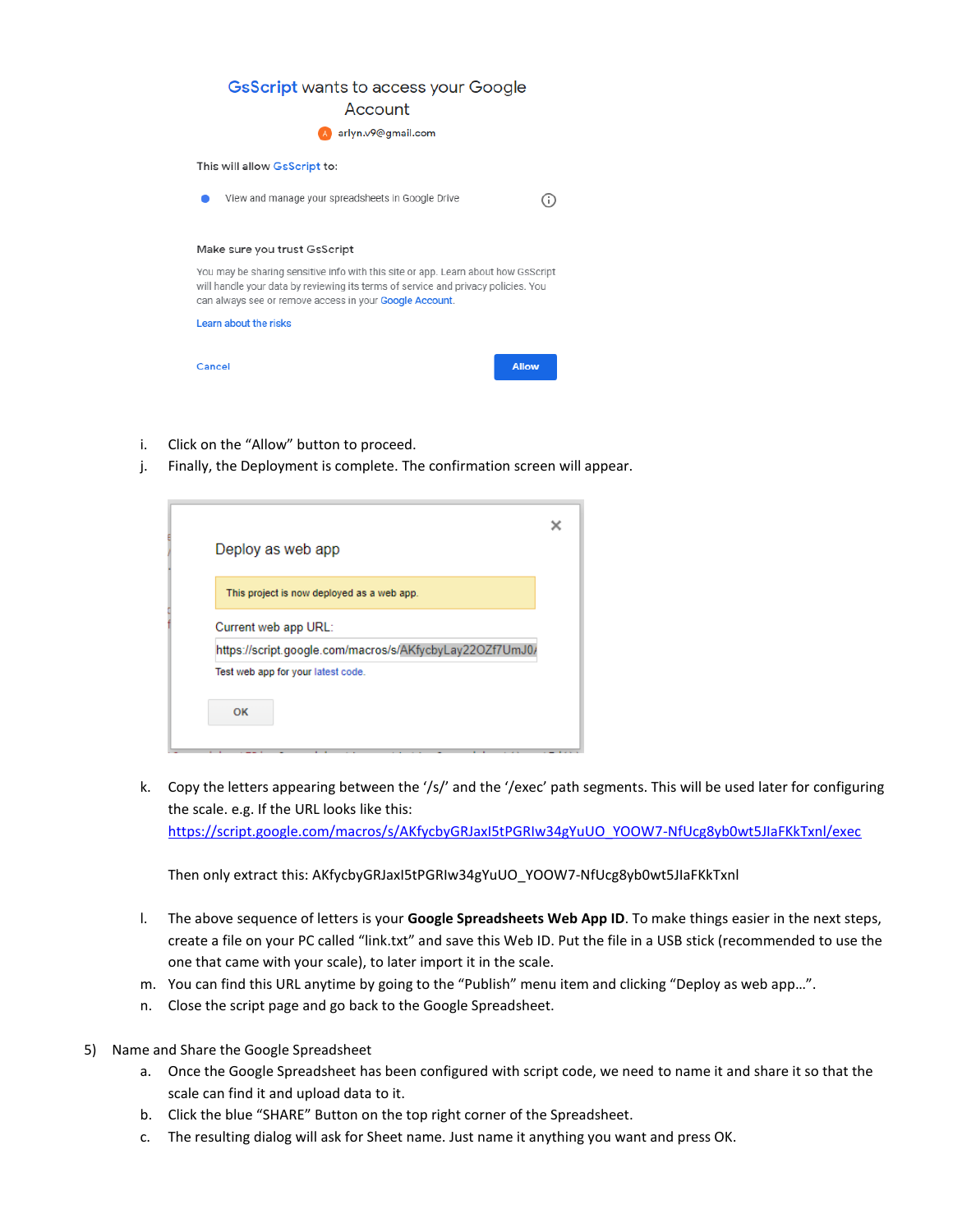| Give your untitled document a name before it's shared:<br>Untitled spreadsheet |
|--------------------------------------------------------------------------------|
|                                                                                |
|                                                                                |
|                                                                                |

d. The next dialog pop-up shows the "Share with others" parameters. Click on "Get Shareable link" button at the top right of the corner and make sure it turns green. A link appears on dialog. Set the link with "Anyone with the link **can edit**". You can also leave it as "…can view". However, no one will be able to edit the Spreadsheet except you, the owner.

| Share with others                                                            | Link sharing updated |  | Get shareable link |  |  |  |  |  |
|------------------------------------------------------------------------------|----------------------|--|--------------------|--|--|--|--|--|
| Link sharing on Learn more                                                   |                      |  |                    |  |  |  |  |  |
| Anyone with the link can edit $\star$                                        |                      |  | Copy link          |  |  |  |  |  |
| https://docs.google.com/spreadsheets/d/1yVIPi6Kgt4Ae80ikg5876TFtfbxdd8egMsfV |                      |  |                    |  |  |  |  |  |
| People<br>Enter names or email addresses                                     |                      |  |                    |  |  |  |  |  |
| <b>Done</b>                                                                  |                      |  | Advanced           |  |  |  |  |  |

- e. Press "Done" to close the dialog.
- 6) Refresh the Spreadsheet and give it about 5 to 10 seconds until a new menu item appears call "V9 Script".
- 7) Click on "V9 Script" -> "Active Log" to activate the data logging script for this sheet.
- 8) You can add more sheets to the workbook. The scale will only log data on the sheet on which the V9 Script logging has been activated.

#### 1.4.2 Part II: Setup the Arlyn UpScale indicator for Google Spreadsheet Data Logging

Now that you have a Google Spreadsheet loaded with a data logging script, it's time to setup the Arlyn UpScale indicator to log data onto the spreadsheet.

The scale must be equipped with **USB Datalogging Option** and either of the **TCP/IP options** (Ethernet or WiFi). The Google Spreadsheet feature is a subset feature of the USB Data Logging features. The Data logger feature must be set correctly for the Google Spreadsheet feature to work. For further information on setting up USB Data Logging, refer to the USB Data Logging Section.

Follow the steps below to setup Google Spreadsheet datalogging.

Prerequisite: You must have Google Spreadsheets Web App ID as extracted from 6(k) in Section 27.1 1 either saved in a USB stick "link.txt" file or written out.

#### *1.4.2.1 Confirm Data Logger Settings*

1) In the Arlyn UpScale indicator look for the 3-dot Quick Action menu on the top right corner of the screen and press it. Press the "Settings" option.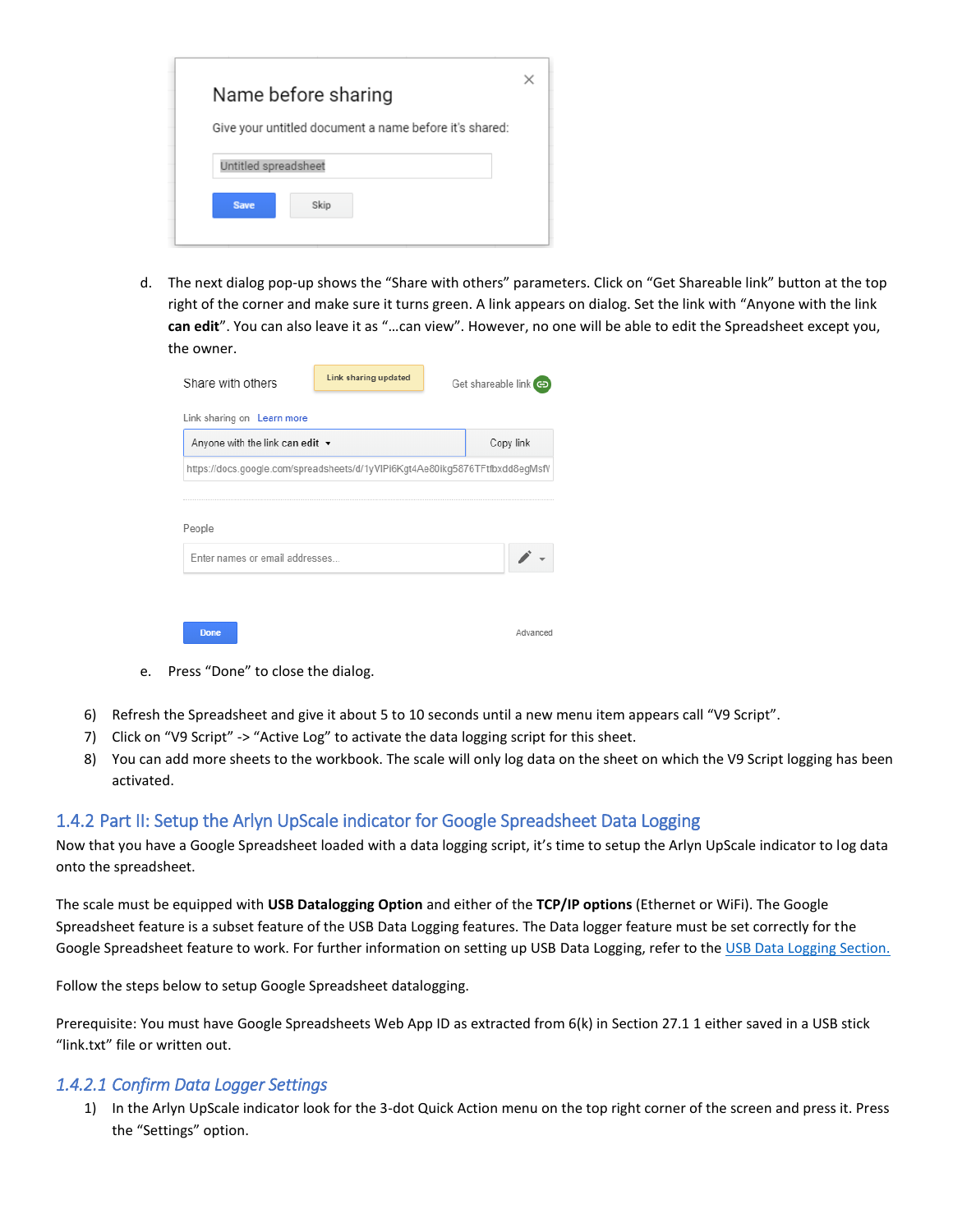2) On the resulting Settings Screen, press the "USB Datalogger" option on the left panel to reveal the Datalogging setup screen.

| <b>Arlyn UpScale</b><br>£  | 100 x 0.02 lb<br>100 x 0.02 lb                                         |  |           |  |  |  |  |  |
|----------------------------|------------------------------------------------------------------------|--|-----------|--|--|--|--|--|
| Accuracy                   | Data Logger Settings                                                   |  | <b>ON</b> |  |  |  |  |  |
| Advanced                   | Active: Yes, Type: Periodic, Time of Interval: 1.0 seconds             |  |           |  |  |  |  |  |
| <b>OPTIONS SETUP</b>       | Data Log Format<br>Select the data columns to log.                     |  |           |  |  |  |  |  |
| <b>Ethernet</b>            | <b>Export Data Logs</b>                                                |  |           |  |  |  |  |  |
| <b>Parts Counting</b>      | Click here to copy the data logs to USB thumb drive from your database |  |           |  |  |  |  |  |
| <b>Print Frames</b>        | Send via email<br>Long Press to configure Email Setup                  |  |           |  |  |  |  |  |
| <b>Custom Fields</b>       |                                                                        |  |           |  |  |  |  |  |
| <b>RS232/USB</b>           | Scheduled email<br>0FF<br>Long Press to configure Email Schedule Setup |  |           |  |  |  |  |  |
| <b>Security</b>            | Google Spreadsheets<br><b>ON</b>                                       |  |           |  |  |  |  |  |
| <b>Setpoint Controller</b> | Send data logs to Google Spreadsheets. Long Press for Settings.        |  |           |  |  |  |  |  |
| <b>USB Data Logger</b>     |                                                                        |  |           |  |  |  |  |  |
| <b>SYSTEM</b>              |                                                                        |  |           |  |  |  |  |  |
| <b>System Setup</b>        |                                                                        |  |           |  |  |  |  |  |
|                            | ◯<br>◁                                                                 |  |           |  |  |  |  |  |

3) Press on "Data Logger Settings" to open the Data Logger Settings dialog.

| <b>USB Data Logger Settings</b>               |                      |  |  |  |  |  |
|-----------------------------------------------|----------------------|--|--|--|--|--|
| Active<br><b>Type</b><br>Time of Interval (s) | Yes<br>Periodic<br>5 |  |  |  |  |  |
| Cancel                                        | Save                 |  |  |  |  |  |

4) Confirm or set the following selections in their respective fields.

#### **Active** – Yes

**Type** – Set the Data Logger mode type to be either Triggered or Periodic. If you set it to Periodic, then the Time Interval field is enabled. You can enter the interval in seconds to set the frequency of logging weights to the internal table. **Time Interval** – 10 seconds or more to bypass Google Spreadsheet's rate limits.

5) Press the SAVE button to save your settings.

#### *1.4.2.2 Enable Google Spreadsheets*

- 6) On the same Data Logger Setup Screen, enable Google Spreadsheets by toggling the switch on the option to "ON".
- 7) Long Press the Google Spreadsheets option to open up the Google Spreadsheets Web App ID dialog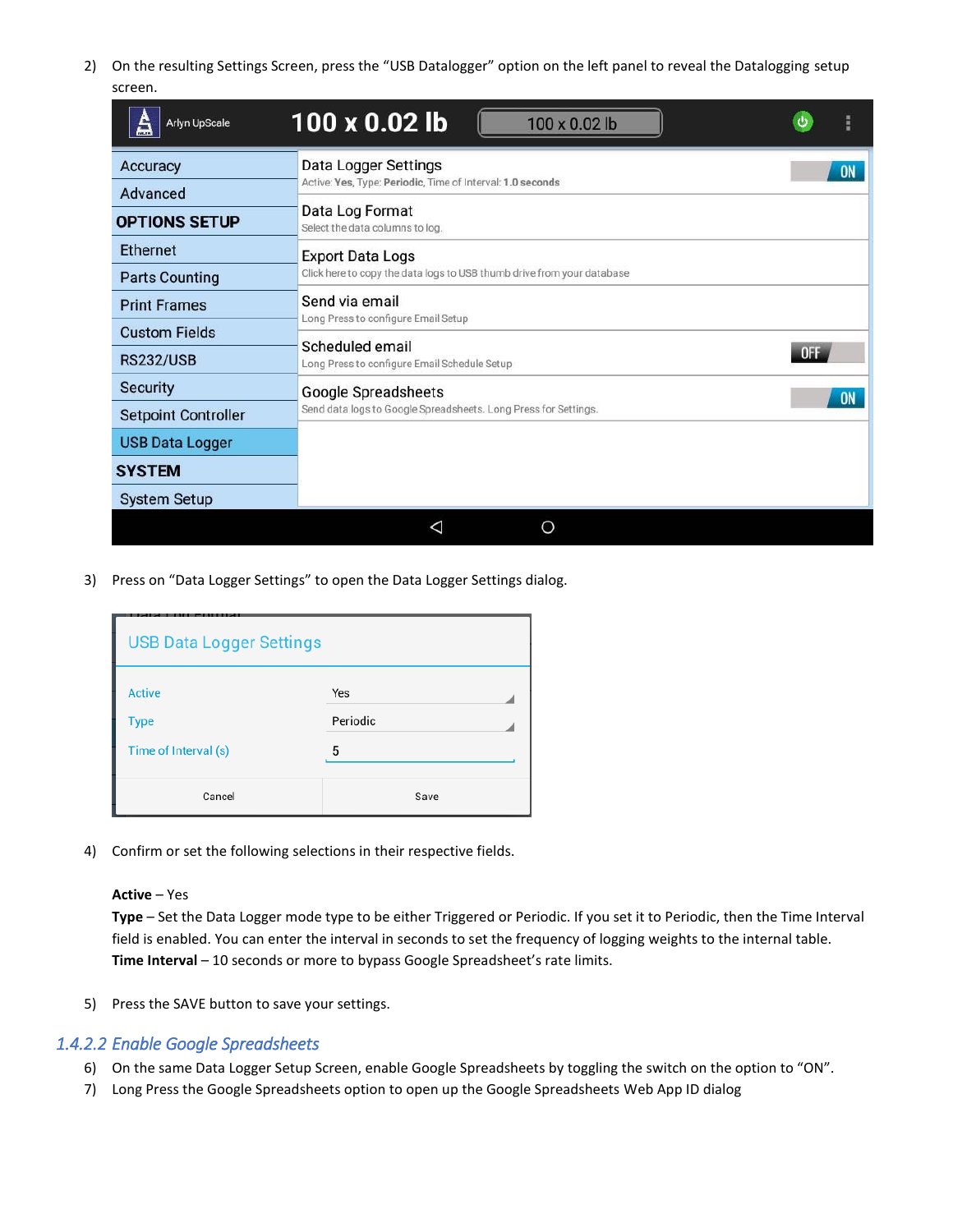| Google Spreadsheet Setup |                                    |               |    |
|--------------------------|------------------------------------|---------------|----|
| Google Sheet Web App ID: |                                    |               |    |
|                          |                                    |               |    |
|                          | Import link from<br>USB "link.txt" |               |    |
|                          |                                    |               |    |
|                          |                                    | <b>CANCEL</b> | OK |

- 8) There are two ways to assign the Google Spreadsheet Web App ID into the scale.
	- a. Type in the Web App ID obtained from item (6) (k) in section 28.3.1 into this dialog. This will be hard to do and prone to errors so we do not recommend this method.
	- b. Or, plug in the USB stick where you saved the "link.txt" file with the Google Spreadsheet Web App ID.
		- i. Once plugged in, wait for few seconds for the Arlyn UpScale indicator to recognize the USB stick. Then press the "Import link from USB 'link.txt'" button to import the link.
		- ii. The new link will appear on the field of the dialog.
- 9) Press OK to save the Web App ID.

### 1.4.3 Part III: Start Logging

Once both the computer and Google Spreadsheets have been setup, we can start the logging process. Make sure the that you have enabled "Active Log" on the Google Spreadsheet (see item (7) in Section 27.1).

On the scale on the main weight screen, look for the LOG WEIGHT button (for Triggered setting) or the START LOGGING button (for Periodic setting). Press on it. You will see the data coming into the Spreadsheet live.

| GsScriptDemo ☆ ■<br>囲<br>Edit View Insert Format Data Tools Add-ons Help V9 Script<br>File |                            |                        |                          |       |                                |                               |  |
|--------------------------------------------------------------------------------------------|----------------------------|------------------------|--------------------------|-------|--------------------------------|-------------------------------|--|
| $\sim$                                                                                     | 6 P.<br>$\sim$             | \$<br>$100% -$         | %<br>$.00$ 123 $-$<br>.0 | Arial | 10<br>$\overline{\phantom{a}}$ | в<br>$\overline{\phantom{a}}$ |  |
| ĴХ                                                                                         | Displayed Weight           |                        |                          |       |                                |                               |  |
|                                                                                            | A                          | в                      | c                        | D     | Е                              |                               |  |
| 1.                                                                                         | Displayed Weigh Time Stamp |                        | <b>Custom Fields</b>     | Unit  |                                |                               |  |
| $\overline{2}$                                                                             |                            | 63.3 10/08/18 12:04:2  |                          | lb    |                                |                               |  |
| 3                                                                                          |                            | 63 3 10/08/18 12:04:2  |                          | lb    |                                |                               |  |
| 4                                                                                          |                            | 63.5 10/08/18 12:04:2  |                          | lb    |                                |                               |  |
| 5                                                                                          |                            | 63.28 10/08/18 12:04:2 |                          | lb    |                                |                               |  |
| 6                                                                                          |                            | 62.86 10/08/18 12:04:2 |                          | lb    |                                |                               |  |
| 7                                                                                          |                            | 63.34 10/08/18 12:04:2 |                          | lb    |                                |                               |  |
| 8                                                                                          |                            | 63.48 10/08/18 12:04:2 |                          | lb    |                                |                               |  |
| ō                                                                                          |                            | 63 3 10/08/18 12:04:2  |                          | lb    |                                |                               |  |
| 10                                                                                         |                            | 63.3 10/08/18 12:04:2  |                          | lb    |                                |                               |  |
| 11                                                                                         |                            | 63.18 10/08/18 12:04:3 |                          | lb    |                                |                               |  |
| 12                                                                                         |                            | 63.24 10/08/18 12:04:3 |                          | lb    |                                |                               |  |
| 13                                                                                         |                            |                        |                          |       |                                |                               |  |
| 14                                                                                         |                            |                        |                          |       |                                |                               |  |